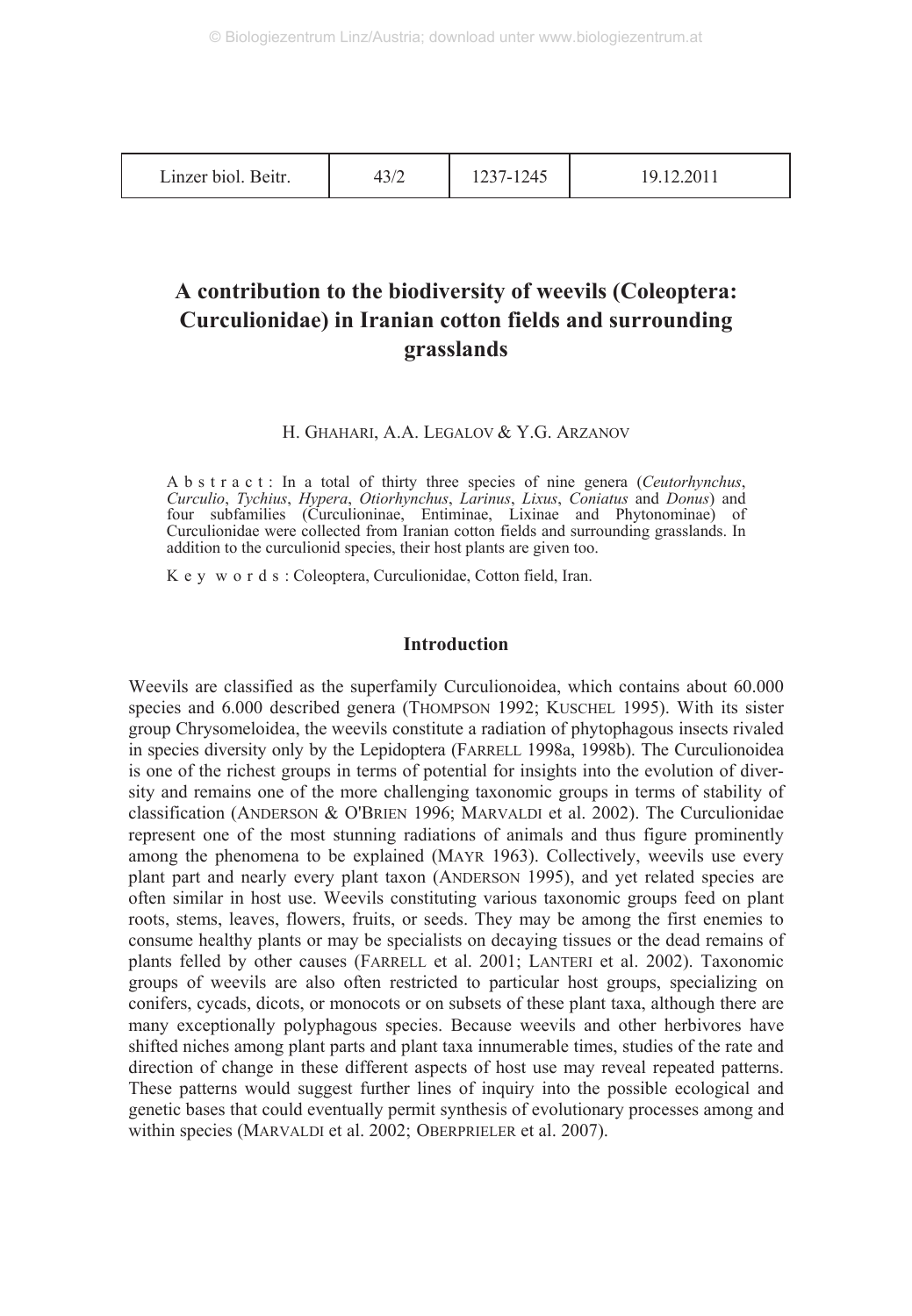Pest management in cotton requires frequent, labour-intensive, sampling of different age classes of fruit and several species of arthropods. A single, robust, statistical model of dispersion is needed if a simple and efficient programme of sampling all appropriate plant parts and arthropods at each site is to be devised (WILSON et al. 1983).

The fauna of Iranian Curculionidae was poorly studied so far (MODARRES AWAL 1997; BROUMAND 1998; LEGALOV et al. 2010), and in Iranian cotton fields was not studied at al. With attention to the importance of this largest taxon in almost agroecosystems, the fauna of curculionid beetles in Iranian cotton fields and surrounding grasslands is studied in this paper.

# **Materials and Methods**

The specimens were mainly collected by sweeping net and aspirator from different regions of Iran where contain cotton fields. These sampled regions included, Ardabil (Moghan), Chaharmahal & Bakhtiari (Shahrekord), Fars (Darab, Shiraz), Golestan (Gorgan, Gonbad, Azadshahr, Kordkoy, Ali-Abad, Salikandeh, Nokandeh), Khorasan (Kashmar), Mazandaran (Behshahr, Ghaemshahr, Neka, Sari, Galogah), Semnan (Garmsar) and Tehran (Varamin) provinces. In addition to the collected specimen by the authors, several other collected specimens by many researchers and amateur students have also been included in this study. The information concerning the species' name, describer, locality and the date of collection, place/plant on which the species were collected and the number of species (in brackets), are also given. Although the name of the plants on which the specimens collected has been given, this doesn't necessarily mean that they are the host of the species. In this paper, classification and nomenclature of Curculionids suggested by ZHERICHIN & EGOROV (1991), ALONSO-ZARAZAGA & LYAL (1999), COLONNELLI (2003) and VELAZQUEZ DE CASTRO et al. (2007) have been followed.

# **Results**

In a total of 33 species of 9 genera and 4 subfamilies of Curculionidae were collected from Iranian cotton fields and surrounding grasslands. The list of species with their host plants is below.

# **Subfamily Curculioninae LATREILLE 1802**

# **Genus** *Ceutorhynchus* **GERMAR 1824**

#### *Ceutorhynchus fallax* **BOHEMAN 1845**

M a t e r i a l : Mazandaran province: Ghaemshahr (1) on *Abelmoschus esculentus* (Malvaceae), August 2002. Golestan province: Kordkoy (1) in cotton field, September 2003.

#### *Ceutorhynchus sulcatus* **C. BRISOUTH 1869**

M a t e r i a l : Golestan province: Kordkoy (1) on *Hibiscus esculentus* (Malvaceae), unknown date. Fars province: Darab (1) in cotton field, June 2004.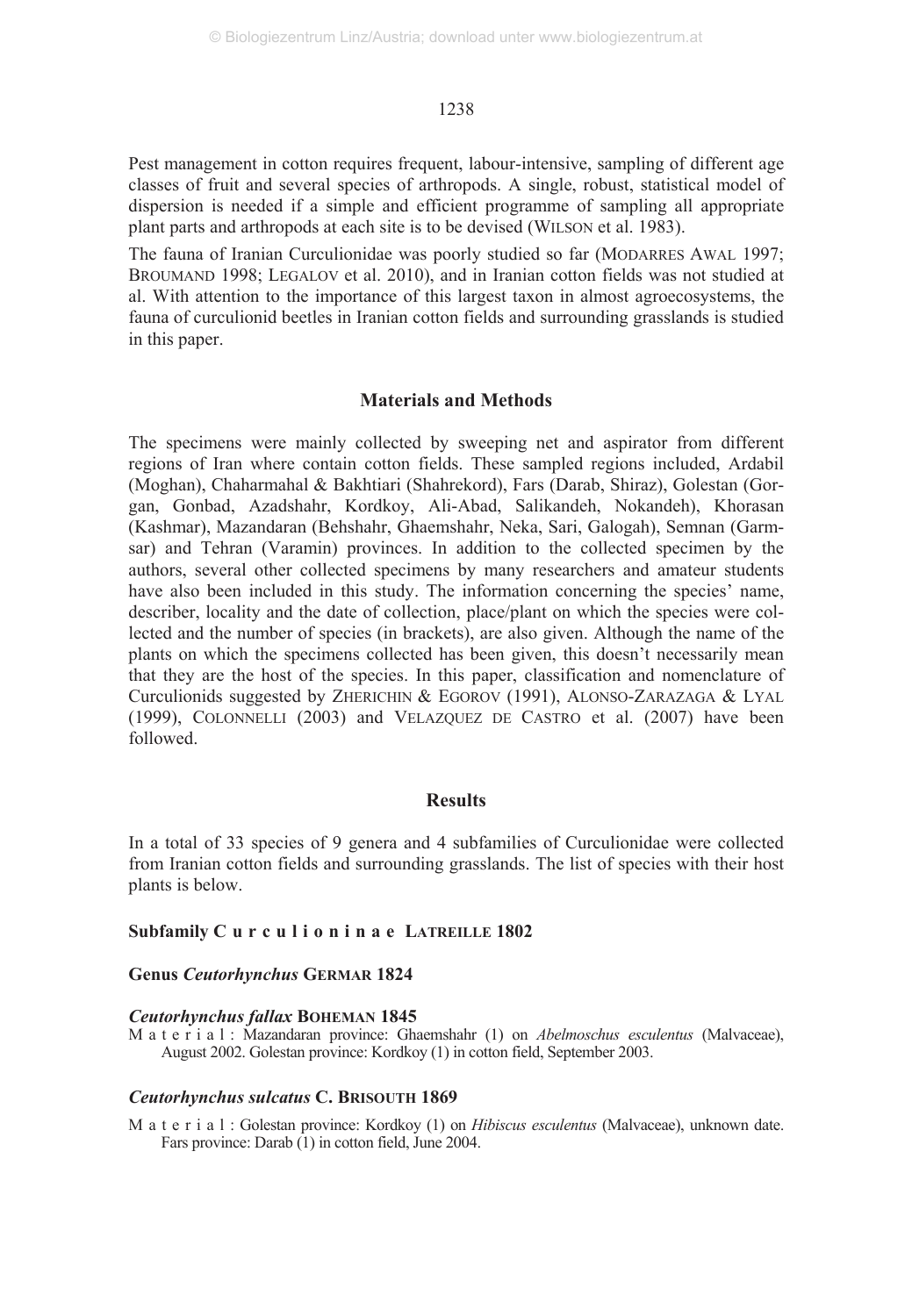#### *Ceutorhynchus turbatus* **SCHULTZE 1903**

M a t e r i a l : Golestan province: Gonbad (1) in cotton field, July 2003. East Azerbayjan province: Arasbaran (1) in cotton field, July 2005.

# **Genus** *Curculio* **LINNAEUS 1758**

## *Curculio nucum* **LINNAEUS 1758**

M a t e r i a l : Tehran province: Varamin (2) in cotton field, September 2002. Mazandaran province: Behshahr(1) on *Myrtus communis*(Myrtaceae), April 2006.

#### *Curculio pellitus* **BOHEMAN 1843**

M a t e r i a l : Golestan province: Gonbad (1) in cotton field, July 2003. Ardabil province: Moghan in cotton field, July 2004.

#### *Curculio venosus* **(GRAVENHORST 1807)**

M a t e r i a l : East Azerbayjan province: Arasbaran (1) on *Althea officinalis* (Malvaceae), July 2005. Ardabil province: Moghan (1) in cotton field, July 2004.

# **Genus** *Tychius* **GERMAR 1817**

#### *Tychius bicolor* **CH. BRISOUT 1862**

M a t e r i a l : Semnan province: Garmsar (1) on *Hibiscus trionum* (Malvaceae), September 2005.

# *Tychius cuprifer* **(PANZER 1799)**

M a t e r i a l : Mazandaran province: Neka (2) on *Rubus odoratus* (Rosaceae), June 2002. Fars province: Darab (2) in cotton field, June 2004. Khorasan province: Kashmar (3) in cotton field, October 2005.

#### *Tychius festivus* **(FAUST 1884)**

M a t e r i a l : East Azarbayjan province: Arasbaran (2) on *Malva parviflora* (Malvaceae), September 2005.

#### *Tychius medicaginis* **CH. BRISOUT 1862**

M a t e r i a l : Golestan province: Gorgan (1) in cotton field, October 2003.

#### *Tychius pellitus* **DESBROCHERS 1908**

M a t e r i a l : Semnan province: Garmsar (1) on *Convulvulus arvensis* (Convolvulaceae), September 2005.

#### *Tychius russicus* **DESBROCHERS 1908**

M a t e r i a l : Golestan province: Salikandeh (1) on *Rumex scutatus* (Polygonaceae), August 2003. Golestan province: Minoodasht (1) in cotton field, July 2003.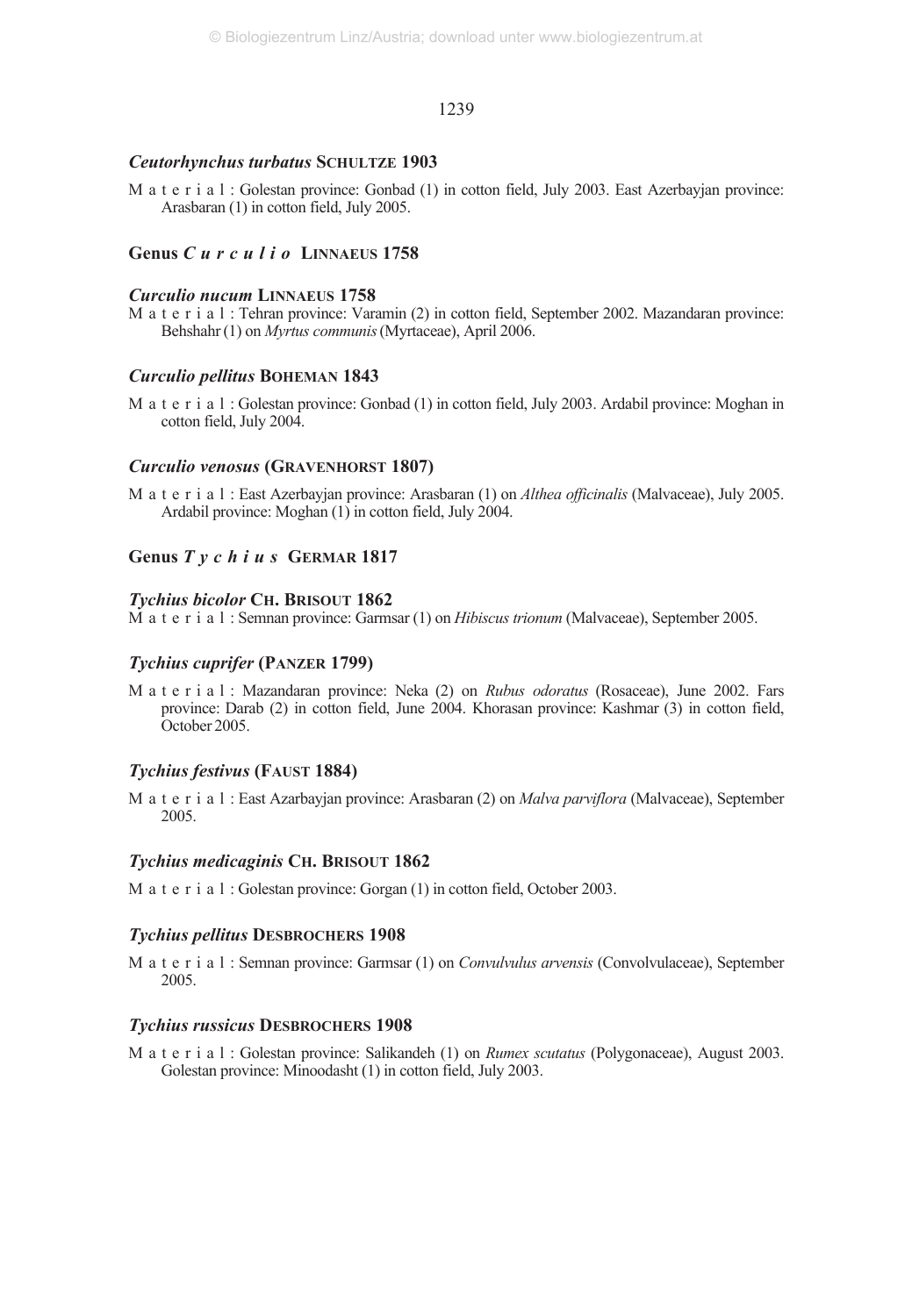# **Subfamily E n t i m i n a e SCHOENHERR 1823**

# **Genus** *Otiorhynchus* **(GERMAR 1822)**

# *Otiorhynchus* **(***Stupamacus***)** *armicrus* **FAIRMAIRE 1866**

M a t e r i a l : Golestan province: Ali-Abad (1) in cotton field, July 2003. Semnan province: Garmsar (1) in cotton field, September 2005.

# *Otiorhynchus* **(***Viroprius***)** *asiaticus* **STIERLIN 1861**

M a t e r i a l : Fars province: Shiraz (1) on *Hibiscus mutabilis* (Malvaceae), unknown date.

# *Otiorhynchus* **(***Choilisanus***)** *brunneus* **KRYNICKI 1834**

M a t e r i a l : Mazandaran province: Sari (2) on *Plantago media* (Plantaginaceae), September 2006.

# *Otiorhynchus* **(***Tournieria***)** *europaeus* **STIERLIN 1883**

M a t e r i a l : Golestan province: Gorgan (1) in cotton field, July 2003.

# *Otiorhynchus* **(***Cryphiphorus***)** *ligustici* **(LINNAEUS 1758)**

M a t e r i a l : Mazandaran province: Ghaemshahr (1) on *Xanthium spinosum* (Compositeae), May 2002. Fars province: Darab (1) in cotton field, June 2004.

# **Subfamily H y p e r i n a e MARSEUL 1863**

# **Genus** *Hypera* **GERMAR 1817**

# *Hypera jucundus* **CAPIOMONT 1868**

M a t e r i a l : Golestan province: Kordkoy (1) in cotton field, September 2003. Chaharmahal & Bakhtiari province: Shahrekord (1) *Polygonum convolvulus* (Polygonaceae), August 2004.

#### *Hypera plantaginis* **(DE GEER 1775)**

M a t e r i a l : Khorasan province: Kashmar (1) in cotton field, (1) on *Euphorbia geniculata* (Euphorbiaceae), October 2005.

# *Hypera trilineata* **(MARSHAM 1802)**

M a t e r i a l : Golestan province: Bandar-Torkman (1) in cotton field, August 2003.

# **Genus** *Coniatus* **GERMAR 1817**

# *Coniatus repandus* **(FABRICIUS 1792)**

M a t e r i a l : Khorasan province: Kashmar (1) in cotton field, October 2005.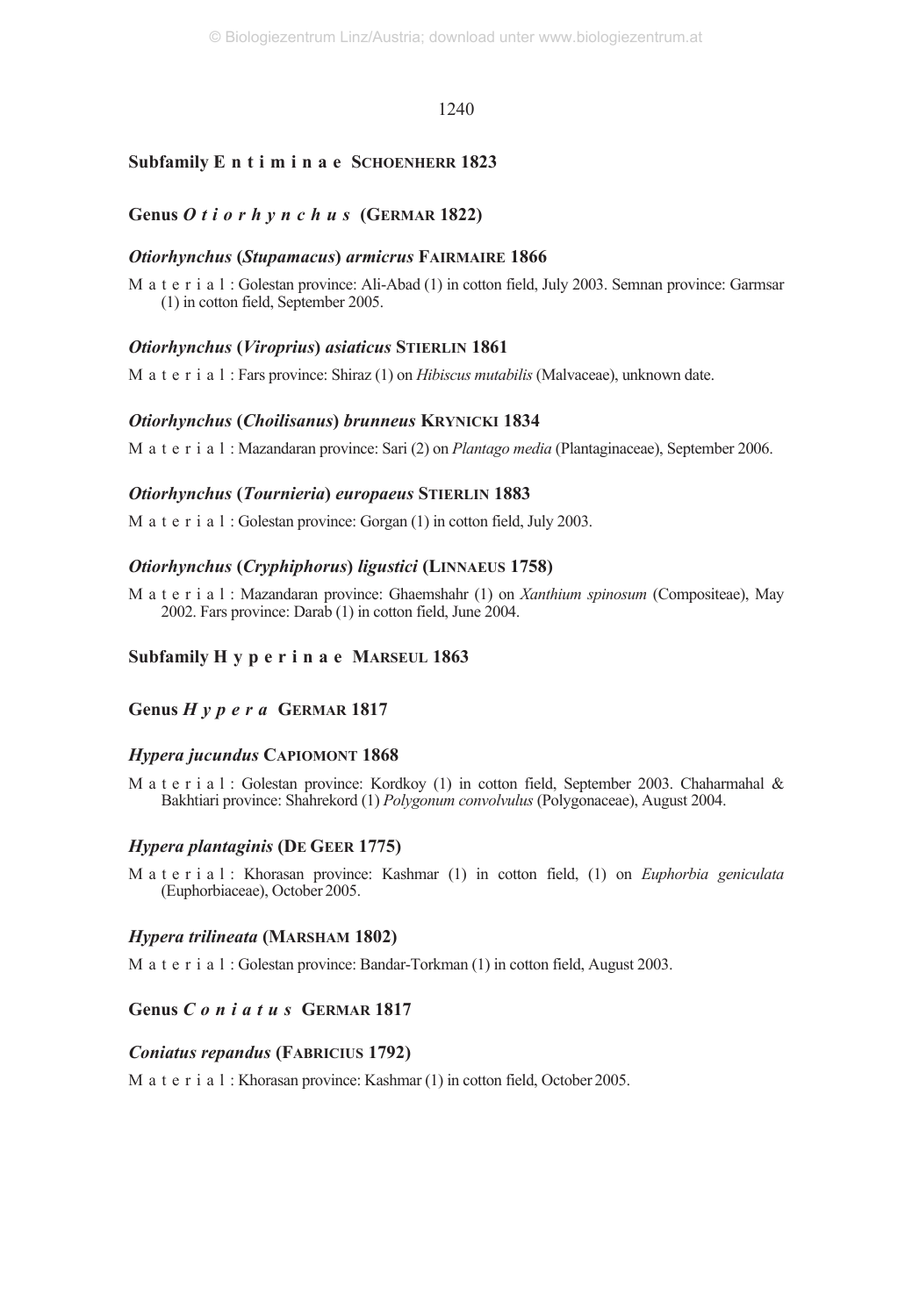## **Genus** *Donus* **JEKEL 1865**

# *Donus audax* **FAUST 1887**

M a t e r i a l : Mazandaran province: Sari (1) on *Cammelia japonica* (Teaceae), October 2002. Tehran province: Varamin (1) in cotton field, September 2002.

**Subfamily L i x i n a e SCHOENHERR 1823**

# **Genus** *Larinus* **DEJEAN 1821**

# *Larinus carinirostris* **GYLLENHAL 1836**

M a t e r i a l : Chaharmahal & Bakhtiari province: Shahrekord (2) *Polygonum convolvulus* (Polygonaceae), unknown date.

#### *Larinus grisescens* **GYLLENHAL 1836**

M a t e r i a l : Golestan province: Aliabad (1) on *Malva silvestris* (Malvaceae), September 2003. Ardabil province: Moghan (1) on *Malva parviflora* (Malvaceae), July 2004.

# *Larinus minutus* **GYLLENHAL 1836**

M a t e r i a l : East Azerbayjan province: Arasbaran (2) in cotton field, September 2005.

# *Larinus orientalis* **CAPIOMONT 1874**

M a t e r i a l : Semnan province: Garmsar (1) on *Hibiscus syriacus* (Malvaceae), September 2005.

#### *Larinus rusticanus* **GYLLENHAL 1836**

M a t e r i a l : Mazandaran province: Galogah (1) on *Xanthium strumarium* (Compositeae), August 2006. Golestan province: Gorgan (1) in cotton field, September 2003.

#### *Larinus syriacus* **GYLLENHAL 1836**

M a t e r i a l : Semnan province: Garmsar (3) on *Malva montana* (Malvaceae), unknown date.

# **Genus** *Lixus* **FABRICIUS 1801**

#### *Lixus cardui* **OLIVIER 1807**

M a t e r i a l : Golestan province: Kordkoy (1) on *Jasminum fruticans* (Oleaceae), October 2003. Khorasan province: Kashmar (2) in cotton field, October 2005.

# *Lixus elegantulus* **BOHEMAN 1843**

M a t e r i a l : Golestan province: Aghghala (1) on *Hibiscus syriacus* (Malvaceae), June 2003. Golestan province: Azadshahr (1) in cotton field, October 2003.

#### *Lixus junci* **BOHEMAN 1836**

M a t e r i a l : Golestan province: Nokandeh (1) in cotton field, June 2003.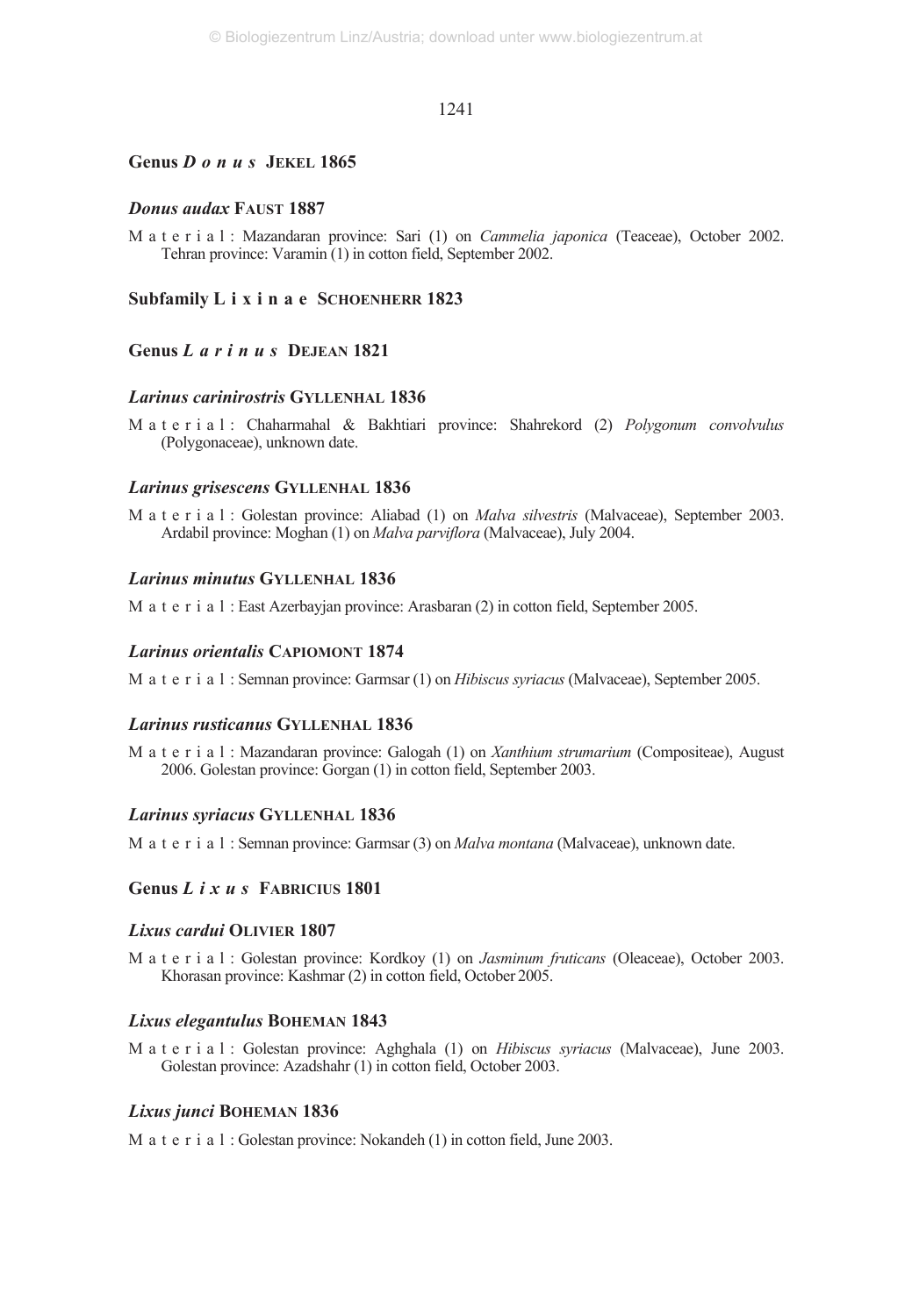#### *Lixus punctiventris* **BOHEMAN 1836**

M a t e r i a l : Mazandaran province: Behshahr (1) on *Salpichora rhomboidea* (Solanaceae), October 2005.

#### *Lixus scolapax* **BOHEMAN 1836**

M a t e r i a l : Mazandaran province: Behshahr (1) on *Nicotiana tabaccum* (Solanaceae), September 2002. Semnan province: Garmsar (1) in cotton field, unknown date.

# **Discussion**

Biodiversity refers to the variety of life forms at all levels of organization, from the molecular to the landscape level. Biodiversity is generated and maintained in natural ecosystems, where organisms encounter a wide variety of living conditions and chance events that shape their evolution in unique ways. Out of convenience or necessity, biodiversity is usually quantified in terms of numbers of species, and this perspective has greatly influenced conservation goals. It is important to remember, however, that the benefits that biodiversity supplies to humanity are delivered through populations of species residing in living communities within specific physical settings - in other words, through complex ecological systems, or ecosystems (DAILY & EHRLICH 1995; GHAHARI et al. 2008; GIACHINO & VAILATI 2010).

Organic cotton has provided significant price premiums for growers willing to meet the many challenges inherent in its production without the aid of conventional pesticides and commercial fertilizers. Growing organic cotton is demanding, but with commitment, experience, and determination, it can be done (MARQUARDT 2002). World production of organic cotton amounts to 6.000 tons of fiber annually, or about 0.03 % of global cotton production. Turkey produces the most at 29 %, with the U.S. being second at 27 % and India third at 17 % (TON 2002). Growing cotton organically entails using cultural practices, natural fertilizers, and biological controls rather than synthetic fertilizers and pesticides. A systems approach to organic production involves the integration of many practices (cover crops, strip cropping, grazing, crop rotation, etc.) into a larger system. Through good soil and biodiversity management, farms can become increasingly selfsufficient in fertility, while pest problems are diminished, and some pests are even controlled outright. A diverse rotation, using legumes and other cover crops, is at the heart of good humus and biodiversity management in an organic cropping system (ALTIERI & LEIBMAN 1986; LAYTON 1996). Cotton fields are one of the agroecosystems which several pests damage to the cotton in different seasons (ROGELIO DIAZ GALARRAGA 2003). The curculionids are one of important and dominant insect groups in cotton fields of almost regions of the world and usually cause significant damage (BROOK et al. 1992; LAYTON 1996; WILLIAMS 1997). Pest management in cotton is a prime example of overreliance of chemical control of pests, leading to unsustainable cotton production (VAN DEN BOSCH 1978). Due to many problems associated with sole reliance on chemical pest control, cotton pest management has evolved in recent decades to an integrated approach where biological control, cultural control and crop management play crucial roles. Biological control of pests in cotton is mainly exerted by a complex of generalist predators that prevents potential pests from causing economic loss (STERLING et al. 1989).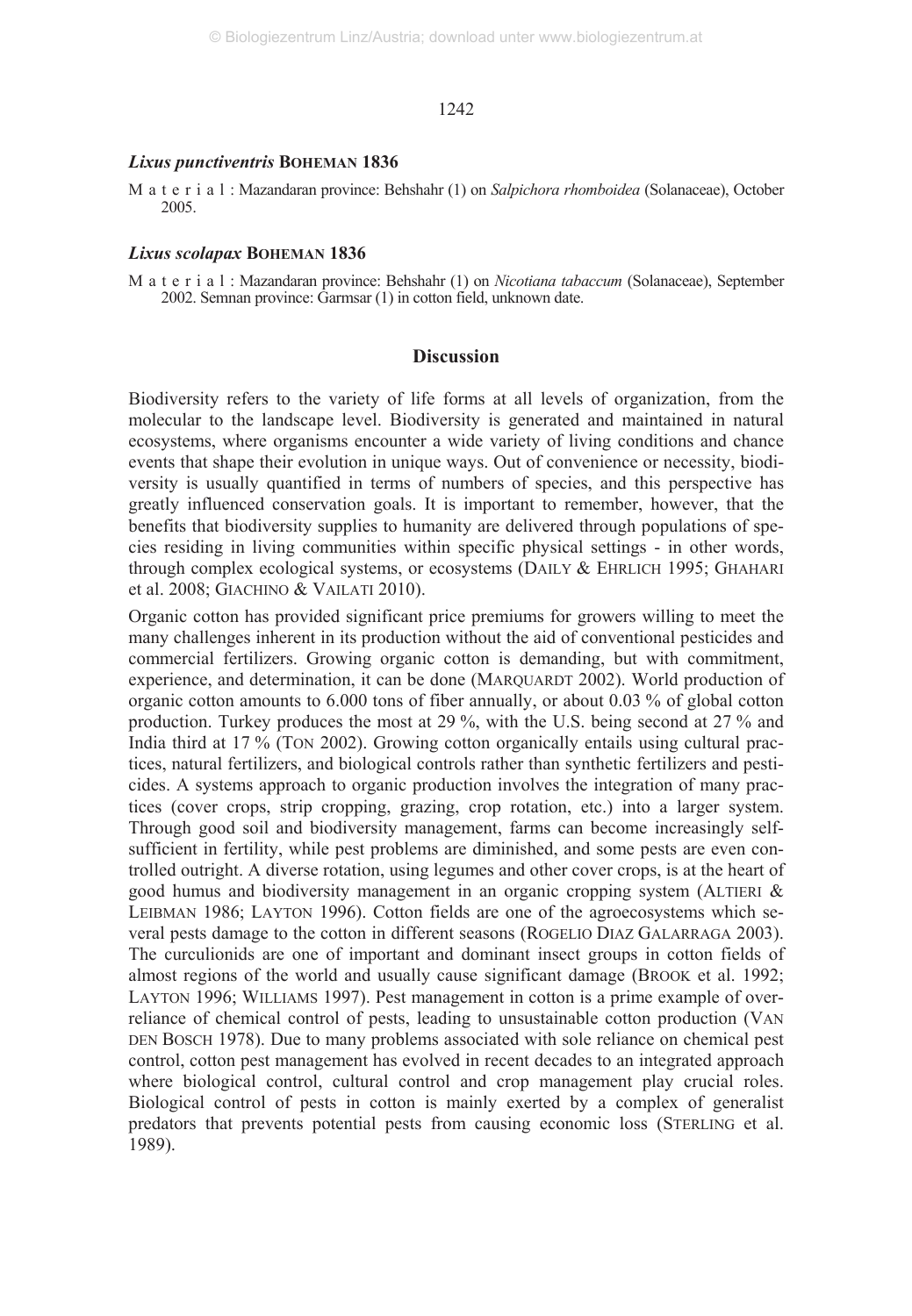## **Acknowledgments**

The authors are indebted to Dr. L. Gültekin (Atatürk University, Turkey), Dr. E. Colonnelli (Via delle Giunchiglie, 56; 00172 Roma, Italy) and Dr. G. Davidian (St. Petersburg, Russia) for invaluable helps in progress of the project. The research was supported by Shahre Rey Islamic Azad University, Siberian Zoological Museum and South Scientific Centre of RAS (Russia).

# **Zusammenfassung**

Vorliegende Arbeit behandelt die Rüsselkäferfauna (Curculionidae) von iranischen Baumwollfeldern und des umgebenden Grünlandes. 33 Arten aus den Gattungen *Ceutorhynchus*, *Curculio*, *Tychius*, *Hypera*, *Otiorhynchus*, *Larinus*, *Lixus*, *Coniatus* und *Donus* konnten nachgewiesen werden, ergänzend wurden Angaben zu Futterpflanzen angeführt.

# **References**

- ALONSO-ZARAZAGA M.A. & C.H.C. LYAL (1999): A World Catalogue of Families and Genera of Curculionoidea (Insecta: Coleoptera) (excepting Scolytidae and Platypodidae). — Entomopraxis, S.C.P., Spain, 315 pp.
- ALTIERI M.A. & M. LEIBMAN (1986): Insect, weed, and plant disease management in multiple cropping systems. — In: FRANCIS C.A. (ed.), Multiple Cropping Systems. Macmillan Publishing Company. New York, 383 pp.
- ANDERSON R.S. (1995): An evolutionary perspective of diversity in Curculionoidea. Memoirs Entomological Society Washington **14**: 103-114.
- ANDERSON R.S. & C.W. O'BRIEN (1996): Curculionidae (Coleoptera). Pp. 329–351. In: LLORENTE BOUSQUETS J.E., GARCÍA ALDRETE A.N. & E. GONZÁLEZ SORIANO (eds), Biodiversidad, taxonomía y biogeografía de artrópodos de México: Hacia una Síntesis de su Conocimiento. — México. xvi + 660 pp.
- BROOK K.D., HEARN A.B. & C.F. KELLY (1992): Response of cotton, *Gossypium hirsutum* L., to damage by insect pests in Australia: Manual simulation of damage. — J. Economic Entomology **85**: 1368-1377.
- BROUMAND H. (1998): Insects of Iran. The list of Coleoptera in the insect collection of Plant Pests & Diseases Research Institute. Coleoptera (XXIV): Curculionoidea: Fam. 162, 166- 171 (Anthribidae, Attelabidae, Brentidae, Apionidae, Curculionidae, Scolytidae, Platypodidae). — Plant Pests & Diseases Research Institute, Insect Taxonomy Research Department. Publ. No. 2. 110 pp.
- COLONNELLI E. (2003): A revised checklist of Italian Curculionoidea (Coleoptera). Zootaxa **337**: 1-142.
- COLONNELLI E. (2004): Catalogue of Ceutorhynchinae of the world, with a key to genera (Insecta: Coleoptera: Curculionidae). — Barcelona: Argania edition. 124 pp.
- DAILY G.C. & P.R. EHRLICH (1995): Population diversity and the biodiversity crisis. pp. 41- 51. — In: PERRINGS C., MALER K.G., FOLKE C., HOLLING C.S. & B.O. JANSSON (eds), Biodiversity conservation: problems and policies. Dordrecht, Kluwer Academic Press.
- FARRELL B.D. (1998a): Inordinate fondness explained: Why are there so many beetles? Science **281**: 555-559.
- FARRELL B.D. (1998b): Flowers and insect evolution. Response to B. N. Danforth, J. Ascher, and R. S. Anderson. — Science **283**: 143.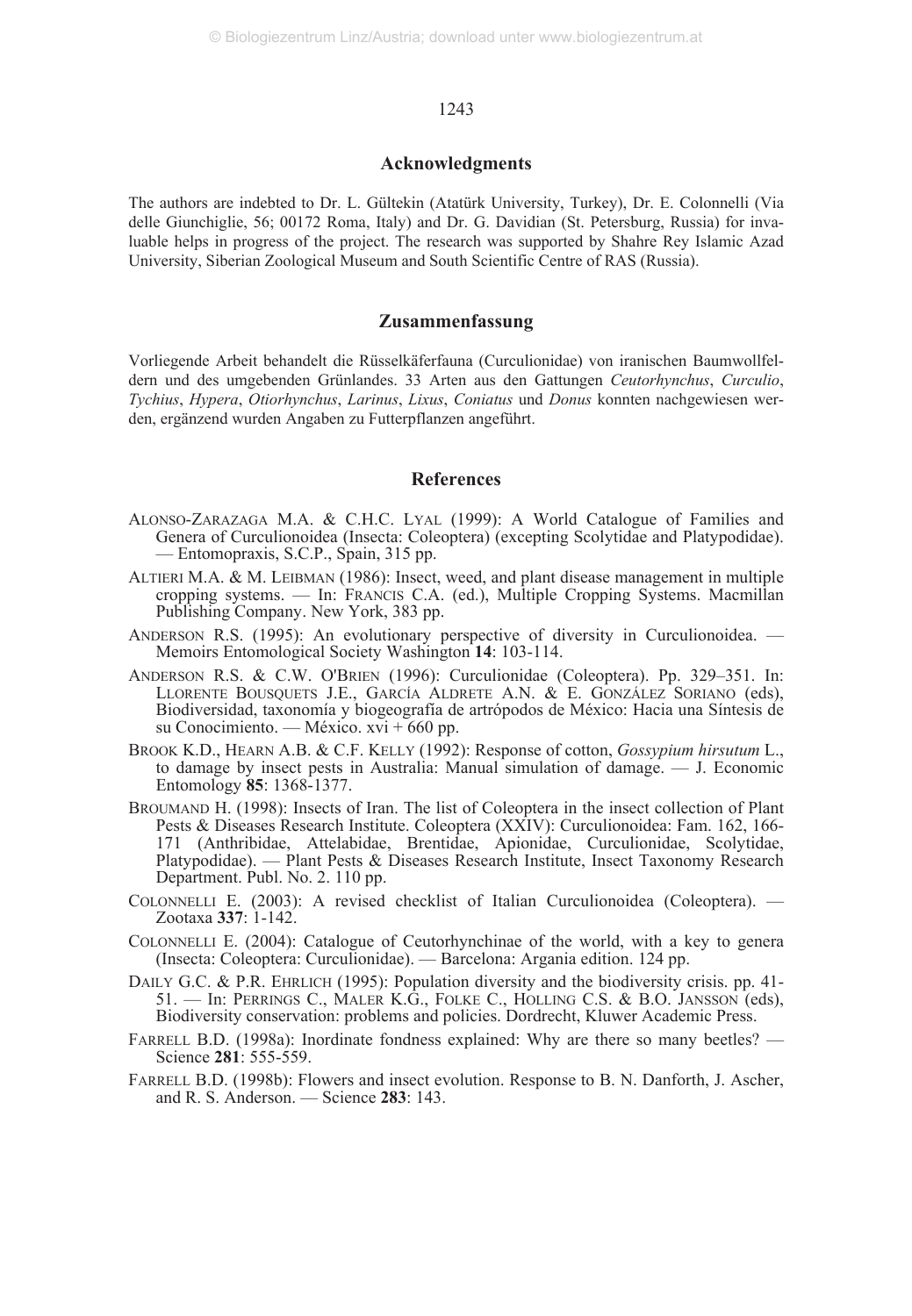- FARRELL B.D., SEQUEIRA A.S., NORMARK B.B., JORDAL B.H. CHUNG J. & B.D. O'MEARA (2001): Evolution of agriculture in beetles (Curculionidae: Scolytinae and Platypodinae). — Evolution **55**: 2011-2027.
- GHAHARI H., HAYAT R., TABARI M., OSTOVAN H. & S. IMANI (2008): A contribution to the predator and parasitoid fauna of rice pests in Iran, and a discussion on the biodiversity and IPM in rice fields. — Linzer biologische Beiträge **40** (1): 735-764.
- GIACHINO P.M. & D. VAILATI (2010): The subterranean environment. Hypogean life, concepts and collecting techniques. — Published by World Biodiversity Association onlus, Verona, Italy, 132 pp.
- HEAD R.B. & M.R. WILLIAMS (1996): Pests, thresholds, and the cotton plant. Publication 1614. — Mississippi State University, Mississippi State, Mississippi, 15 pp.
- KUSCHEL G. (1995): A phylogenetic classification of Curculionoidea to families and subfamilies. — Memoirs Entomological Society Washington **14**: 5-33.
- LANTERI A.A., MARVALDI A.E. & S. SUAREZ (2002): Gorgojos de la Argentina y sus plantas huéspedes. Tomo I: Apionidae y Curculionidae. — Publ. Espec. Soc. Entomol. Argent. **1**: 1-98.
- LAYTON B. (1996): Cotton insect control guide. Mississippi State University Extention. Service Publication 343, 36 pp.
- LEGALOV A.A., GHAHARI H. & Yu.G. ARZANOV (2010): Annotated catalogue of curculionidbeetles (Coleoptera: Anthribidae, Rhynchitidae, Attelabidae, Brentidae, Brachyceridae, Dryophthoridae and Curculionidae) of Iran. — Amurian Zoological Journal **II** (3): 191- 244.
- MARVALDI A.E., SEQUEIRA A.S., O'BRIEN C.W. & B.D. FARRELL (2002): Molecular and morphological phylogenetics of weevils (Coleoptera, Curculionoidea): Do niche shifts accompany diversification? — Systematic Biology **51**: 761-785.
- MAYR E. (1963): Populations, species, and evolution. Harvard University Press, Cambridge, Massachusetts. 797 pp.
- MODARRES AWAL M. (1997): Curculionidae (Coleoptera), pp. 162-170. In: (ed.) List of agricultural pests and their natural enemies in Iran. Mashhad Ferdowsi University Press. Publ. No. **147**, 429 pp.
- OBERPRIELER R.G., MARVALDI A.E. & ANDERSON R.S. (2007): Weevils, weevils, weevils everywhere, pp. 491-520. In: ZHANG Z.-Q. & W.A. SHEAR (eds). Linnaeus tercentenary: progress in invertebrate taxonomy. — Zootaxa 1668: 1-766.
- ROGELIO DIAZ GALARRAGA R. (2003): Impact of the red imported fire ant upon cotton Arthropods. — M.Sc thesis of Texas A&M University, 65 pp.
- STERLING W.L., EL-ZIK K.M. & L.T. WILSON (1989): Biological control of pest populations, pp. 155-190. — In: FRISBIE R.E., EL-ZIK K.M. & L.T. WILSON (eds), Integrated pest management systems and cotton production. John Wiley & Sons. New York, NY.
- THOMPSON R.T. (1992): Observations on the morphology and classification of weevils (Coleoptera, Curculionoidea) with a key to major groups. — J. Natural History **26**: 835- 891.
- TON P.  $(2002)$ : The International market for organic cotton and eco-textiles. p. 258 In: THOMPSON R. (compiler). — Proceedings of the  $14<sup>th</sup>$  IFOAM Organic World Congress. Canadian Organic Growers, Ottawa, Ontario, Canada.
- VAN DEN BOSCH R. (1978): The pesticide conspiracy. University of California Press, Berkeley, Los Angeles, Oxford. 226 pp.
- VELAZQUEZ DE CASTRO A.J., ALONSO-ZARAZAGA M.A. & R. OUTERELO (2007): Systematics of Sitonini (Coleoptera: Curculionidae: Entiminae), with a hypothesis on the evolution of feeding habits. — Systematic Entomology **32**: 312-331.
- WILLIAMS M.R. (1997): Cotton Insect Losses, 1996, pp. 834-853. In: Proceeding Beltwide Cotton Conference National Cotton Council, Memphis, TN.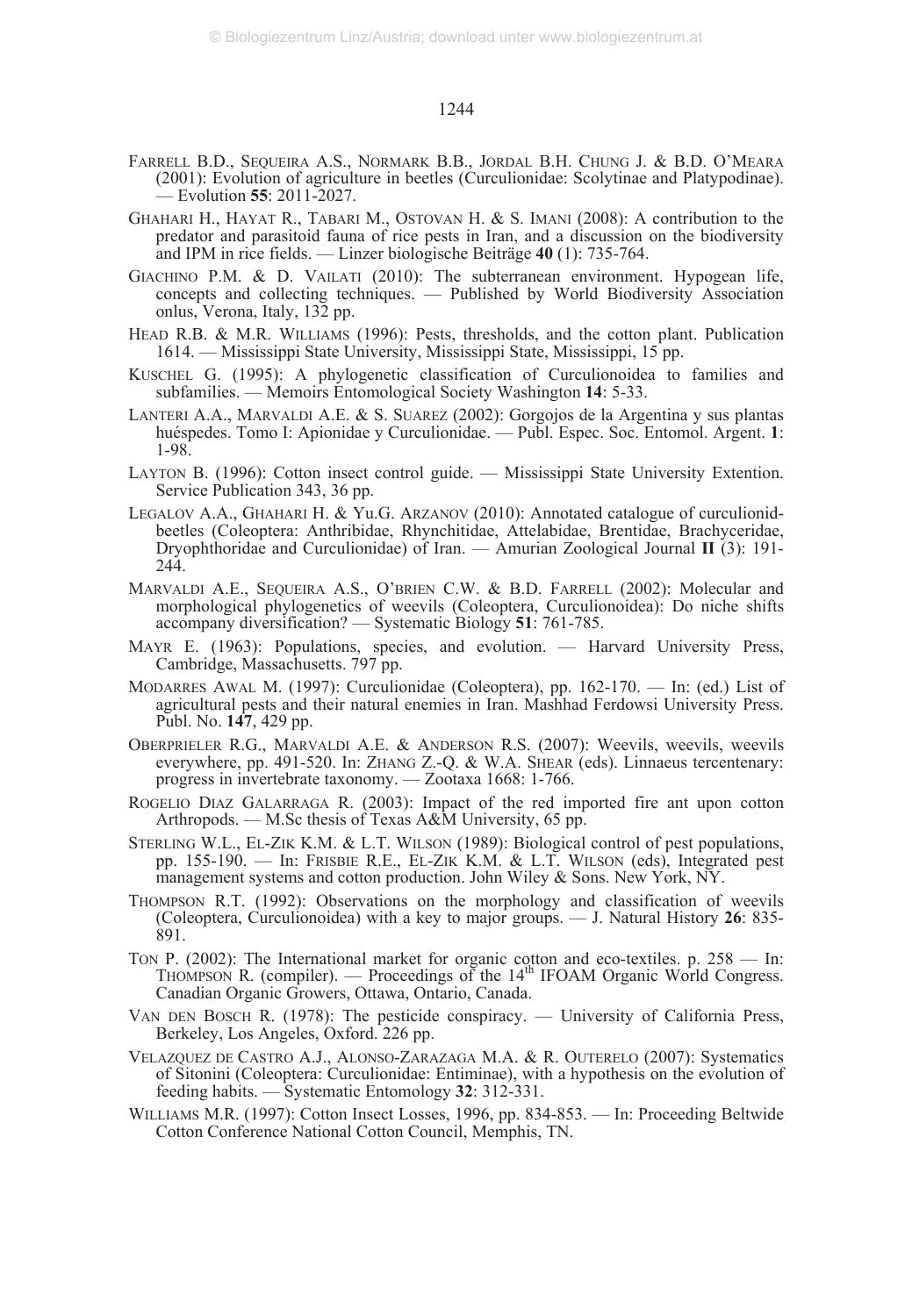- WILSON L.T., ROOM P.M. & A.S. BOURNE (1983): Dispersion of arthropods, flower buds and fruit in cotton fields of population density and season on the fit of probability distributions. — J. Australian Entomological Society **22**: 129-134.
- ZHERICHIN V.V. & A.B. EGOROV (1991): Weevils (Coleoptera, Curculionidae) from Russian Far East (review of subfamilies with description new taxa). — Vladivostok. 1990. 164 pp. [in Russian].

Author's addresses: Hassan GHAHARI

Department of Agriculture Shahre Rey Branch, Islamic Azad University Tehran, Iran E-mail: hghahari@yahoo.com

Andrei Aleksandrovich LEGALOV Siberian Zoological Museum Institute of Animal Systematics and Ecology SB RAS, Frunze street-11, Novosibirsk 630091 Russia E-mail: legalov@ngs.ru

Yuryi Genrikhovich ARZANOV South Scientific Centre of RAS Chekhov str., 41, Rostov-on-Don 344006 Russia E-mail: arz99@mail.ru